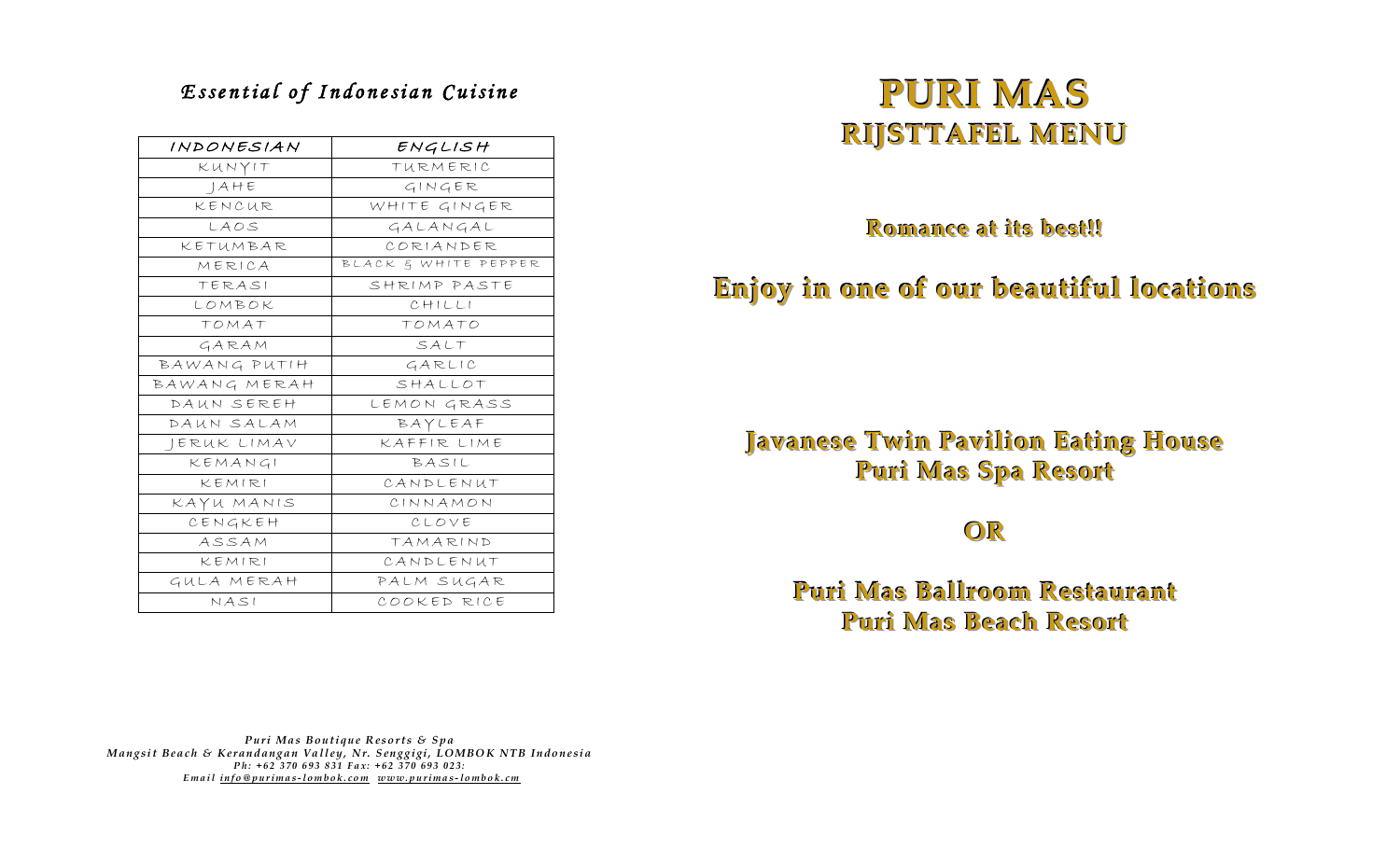## *Dear Guest(s)*

*Rijsttafel is a traditional Indonesian dish dating back to the times when the Dutch were living in Indonesia.* 

*A typical Rijsttafel meal consists of a variety of traditional* Indonesian foods and sauces served in small dishes *a c c o m p a n i e d w i t h r i c e .* 

*The most authentic way to enjoy one of these delicious feasts is in a typical Indonesian eating house or pavilion seated on cushions around a low table. We invite you to enjoy your meal a t t h e J a v a n e s e t w i n p a v i l i o n s i n P u r i M a s S p a R e s o r t o r a t the Ballroom Restaurant ocean front if you prefer!* 

At Puri Mas Spa Resort, you will feel the warmth of the staff as they welcome you through the majestic gates of this awe*inspiring property. Meander to your eating pavilion, where our task for the evening is to awaken all of your senses with the magical tastes, and smells of this exotic island together* with the sights, sounds of the jungle around you.

#### *To select your menu:*

*We are happy to offer guests one set menu per table for a minimum of two persons, in either of our two pavilions.* 

*Our staffs are always happy to assist you in your menu s e l e c t i o n .*

*Please make your reservation at least one half day in advance with our Restaurant Staff* 

## *R I J S T T A F E L S E T M E N U*

## *O P T I O N F I V E*

*S o u p I k a n S a r i L a u t A s a m P e d a s H o t & s o u r S e a f o o d s o u p*

*<u>Nasi goreng Lombok</u> style F r i e d r i c e w i t h s p i c e o f L o m b o k*

#### *P e p e s I k a n*

*Fresh fillet of Languan (white fish) blended with local s p i c e s , w r a p p e d i n b a n a n a l e a f a n d s t e a m e d .*

#### *A y a m P e l a l a h*

*B r a i s e d c h i c k e n r u b b e d w i t h B a l i n e s e s p i c e s a n d c o o k e d i n c o c o n u t m i l k*

#### *S a t e C a m p u r*

*S k e w e r s o f g r i l l e d b e e f , c h i c k e n , a n d s q u i d s e r v e w i t h a d e l i c i o u s s l i g h t l y s p i c y p e a n u t s a u c e*

#### *E b a t a n D a u n U b i*

A vegetable dish using flavours famous in the South of Lombok. Cassava leaves are cooked with herbs and spices *until soft in fresh creamy coconut milk.* 

#### $U$ *dang* Masak pedas

Fresh prawns are marinated with a spicy chilli sauce. As hot *a s y o u l i k e i t !*

#### *Condiment: Kerupuk, acar, sambal*

#### *D e s s e r t*

*T a p e K e t a n F e r m e n t e d s t i c k y R i c e P u d d i n g*

#### *R p 200 , 0 0 0 p e r p e r s o n*

*Price is subject to 21% Gov. Tax & Service**Price is subject to 21% Gov. Tax & Service*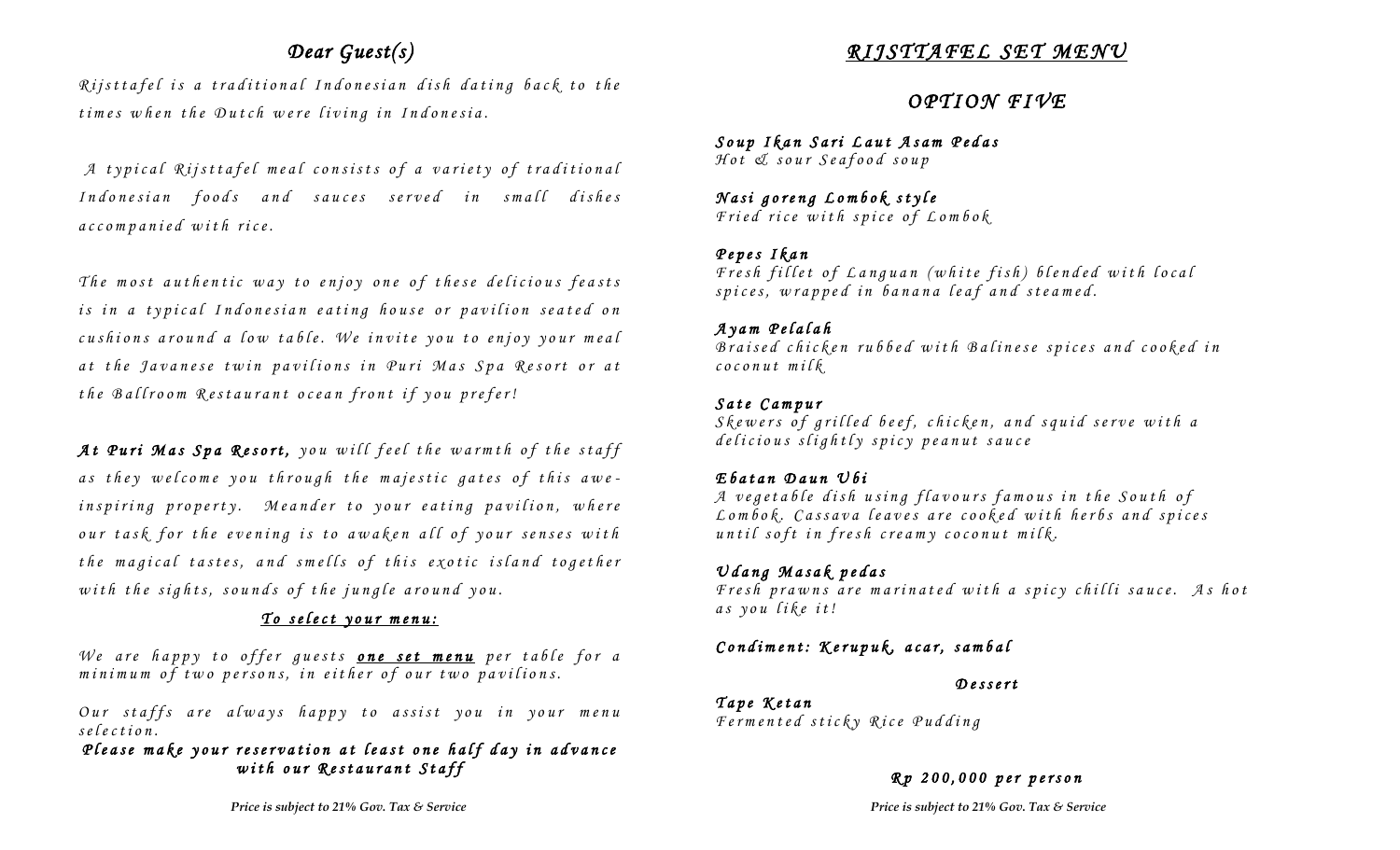### *R I J S S T A F E L S E T M E N U O P T I O N F O U R*

## *V e g e t a r i a n S t y l e*

#### *R e d B e a n S o u p*

A tasty red bean soup from the neighbouring island of *S u m b a w a .*

#### *N a s i L a b u*

*White rice steamed with local pumpkin.* 

### *G u l a i R e b u n g*

*Tasty young bamboo shoots cooked until tender in a fragrant c u r r y s a u c e .*

### *T a h u I s i*

Deep fried bean curd (tofu) stuffed with vegetables and glass *n o o d l e s* 

#### *K a r e d o k L o c a l v e g e t a b l e s s e r v e d r a w i n a s a l a d s t y l e a c c o m p a n i e d w i t h p e a n u t s a u c e .*

## *P e r k e d e l K e n t a n g d a n J a g u n g*

*The Indonesian way of cooking potato and corn croquets.* 

## *R u j a k B u a h*

An unusual and interesting burst of flavours found in this *m o s t p o p u l a r I n d o n e s i a n s t r e e t f o o d . M i x e d t r o p i c a l f r u i t s b r a i s e d i n a c h i l l i , a n d t a m a r i n d s a u c e .* 

## *C o n d i m e n t : E m p i n g , A c a r , S a m b a l*

#### *D e s s e r t*

## *B u b u r S u m S u m*

*Flour rice porridge serve with sweet coconut milk* 

#### *R p 185 , 0 0 0 p e r p e r s o n*

## *R I J S S T A F E L S E T M E N U*

## *O P T I O N O N E*

#### *S o t o M a d u r a*

*S h r e d d e d c h i c k e n , v e g e t a b l e s a n d g l a s s n o o d l e s , t o p p e d w i t h b o i l e d e g g w i t h s l i c e d l i m e o n t h e s i d e .*

#### *N a s i k u n i n g*

*Steam white rice cooked in turmeric and coconut milk until* all the flavours and colours are absorbed to make fragrant *f l a k y r i c e .*

### *O p o r A y a m*

*A t a n g y a r o m a t i c d i s h w i t h te n d e r p i e c e s o f c h i c k e n c o o k e d w i t h l e m o n g r a s s a n d S a l a m l e a f*

### *R e n d a n g D a g i n g*

*Indonesia's equivalent to boeuf bourguignon, the flavours of t h i s f a m o u s d i s h f r o m P a d a n g S u m a t r a i s e n h a n c e d w i t h h e r b s a n d s p i c e s f r o m t h e S p i c e I s l a n d s .* 

## U dang Bakar Makassar/colo colo

*G r i l l e d p r a w n w i t h D a b u D a b u s a u c e ( D a b u D a b u i s m a d e f r o m , c h o p p e d c h i l l i , c u b e d t o m a t o , & f r e s h l o c a l b a s i l )*

#### *G u l a i K a m b i n g*

*I n d o n e s i a n l a m b c o o k e d u n t i l t e n d e r i n a c a s s e r o l e s t y l e w i t h c o c o n u t m i l k , L o m b o k c h i l l i a n d t u r m e r i c .*

#### $S$ ayur Rebung dan Tahu

*S a u t é e d y o u n g t e n d e r b a m b o o s h o o t s a n d t o f u i n a c u r r i e d c o c o n u t s a u c e*

#### *C o n d i m e n t : E m p i n g , A c a r , S a m b a l*

#### *D e s s e r t*

*E s K e l a p a M u d a Young soft coconut served with fresh lime and sugar syrup R p . 2 5 0 , 0 0 0 p e r p e r s o n*

*Price is subject to 21% Gov. Tax & Service**Price is subject to 21% Gov. Tax & Service*